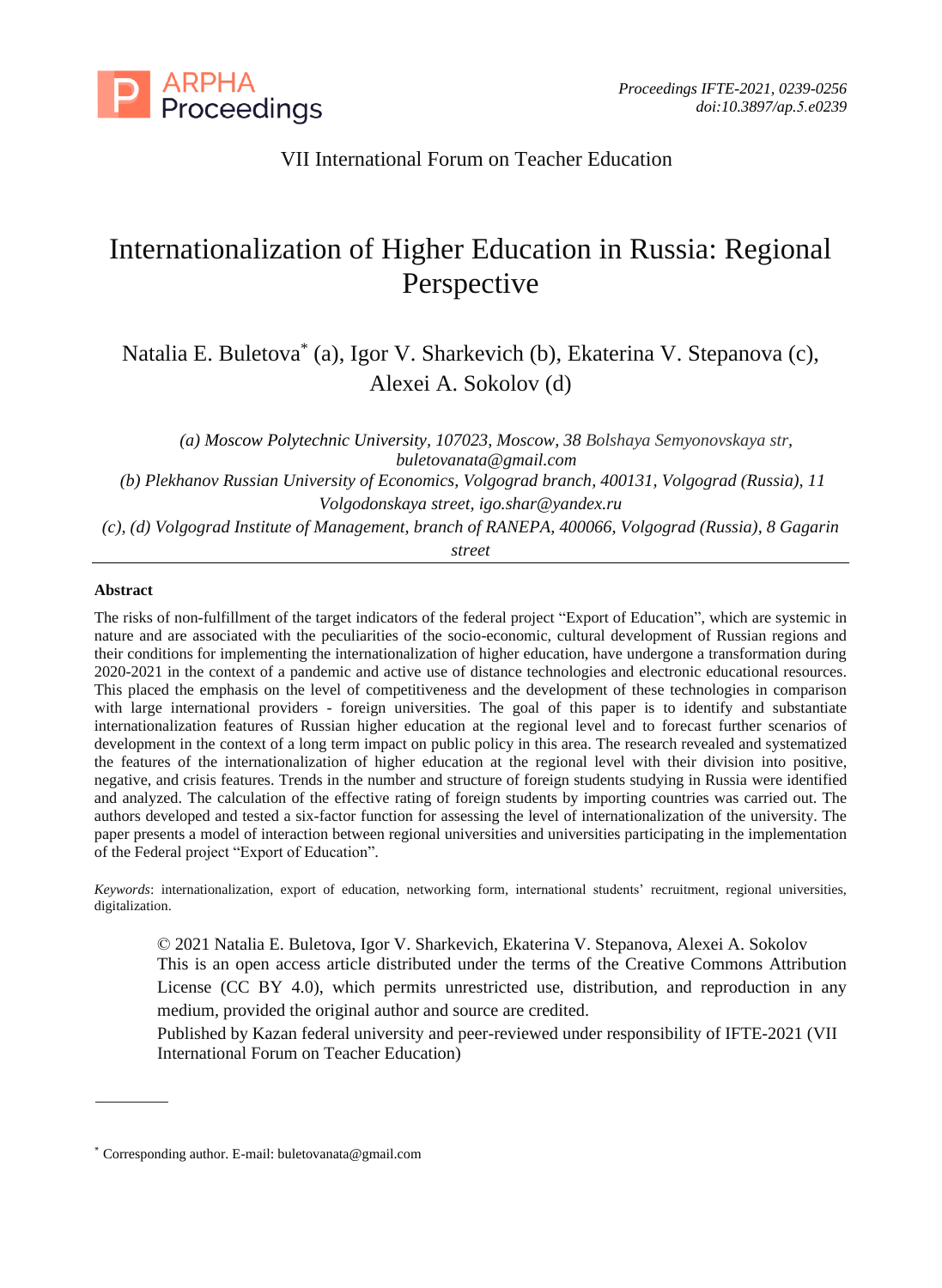## **Introduction**

Despite the rapid development of distance learning technologies and digitalization of the higher education in Russia, there are still disparities in regional export increase depending on the university location and status. In the course of Russian Federal Project "Export of Education" implementation, numerous nonfulfillment risks of the project target indicators were identified by Russian and international researchers (Ermakova & Nikulina, 2019; Krasnova, 2020). They include low revenues from higher-educational export; a lack of flexible financial mechanisms and impulses for talented international undergraduate, graduate and postgraduate students; insufficient accommodation and academic infrastructure; a significant lag behind major international providers in the number and quality of MOOCs; economy losses because of inability to replenish aging Russian population by highly qualified international graduates, a lack of income from additional expenses of international students for leisure activities, accommodation and meals. The Covid-19 pandemic further aggravated internationalization of Russian higher education (Zernov, Manyushis, Valyavsky, & Uchevatkina, 2020; Pletneva & Ochirova, 2020). However, goals of national development and distance technologies use coordinated and reevaluated the internationalization of higher education in Russia.

### **Purpose and objectives of the study**

The purpose of the paper is to examine main features of internationalization in regional Russian higher educational institutions, to indicate the major factors influencing quantitative indicators of internationalization, to analyze the structure of international students by importing countries, as well as to study interaction between universities involved in internationalization within the framework of network agreements. The paper also sets out to perform a trend analysis of the development and implementation of distance technologies, and other electronic educational resources applied in order to increase the competitiveness of Russian regional universities through internationalization.

#### **Literature review**

A number of scientific works of international (Crăciun, 2018; de Wit & Altbach, 2021; Thondhlana et al., 2021) and Russian researchers (Anpilova & Bondarev, 2018; Filippov, 2015; Imankulova & Moshlyak, 2019; Stepanova & Buletova, 2018) investigate the forms and directions of internationalization of higher education which are in demand and bring revenue to the university.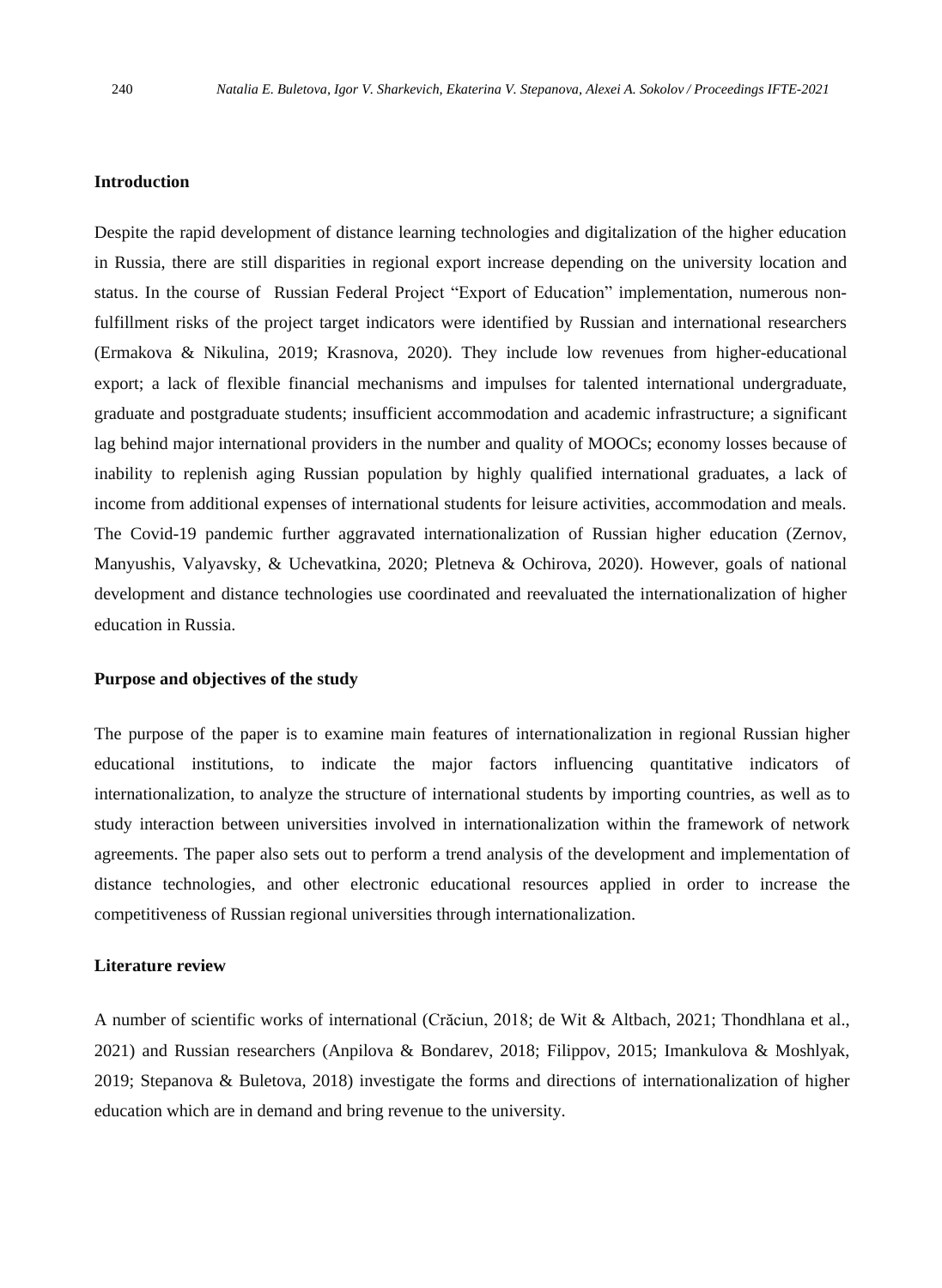The studies examine the influence on professionalism of the personnel, including teaching and administrative stuff, resources and infrastructure of Russian universities involved in the internationalization. Works of Adamkulova (2015), Lijun, Pogorelskaya, & Yun (2020), Mashuryan & Petrosyan (2018), Rytov (2017), Titarenko (2019), Yun (2019) are related to the globalization trends in higher education of the former Soviet Union republics.

Special emphasis in the paper is put on determining the features of the internationalization of higher education in countries which traditionally are popular among international students (Great Britain, Germany, USA) or, conversely, are less popular (Vietnam, Mongolia) (Bolshova, 2013; Dzhurinsky, 2020; Gundsambu, 2019; Parulava, 2017; Patsukevich, 2019; Vo, 2019; Zhadovets, 2015). Additionally, we reviewed the articles exploring the potential of academic programs in English for internationalization (Guzikova, 2019; Kecherukova, 2017).

The conducted review has testified to the relevance of the chosen topic both in international and Russian scientific works. In this study, the authors focused on substantiating methodological foundations for various forms of regional higher educational internationalization. We took into account the identified trends in the dynamics of the number and structure of international students by importing countries and the authordeveloped approaches to assessing the level of internationalization of higher education.

## **Methodology**

The authors applied both traditional methods of system analysis including comparison, dynamic analysis, and other methods of statistical analysis, as well as the use of an expert approach to solving a number of research tasks.

The applied quantitative research methods include methods of grouping, systematization, dynamic and index analysis, structural and rating analysis, extrapolation and trend determination, methods of factor analysis and a multivariate model construction, processing of primary and secondary data on the number of foreign students using graphical and tabular analysis in order to determine the risks and features of higher educational internationalization at the regional level.

Qualitative methods applied by the authors include methods of strategic analysis: SWOT analysis, expert assessments of 'scenarios' methods with the help of which the composition and classification of the features of the internationalization of higher education in the regions were clarified.

The authors carried out the theoretical analysis of electronic educational resources development.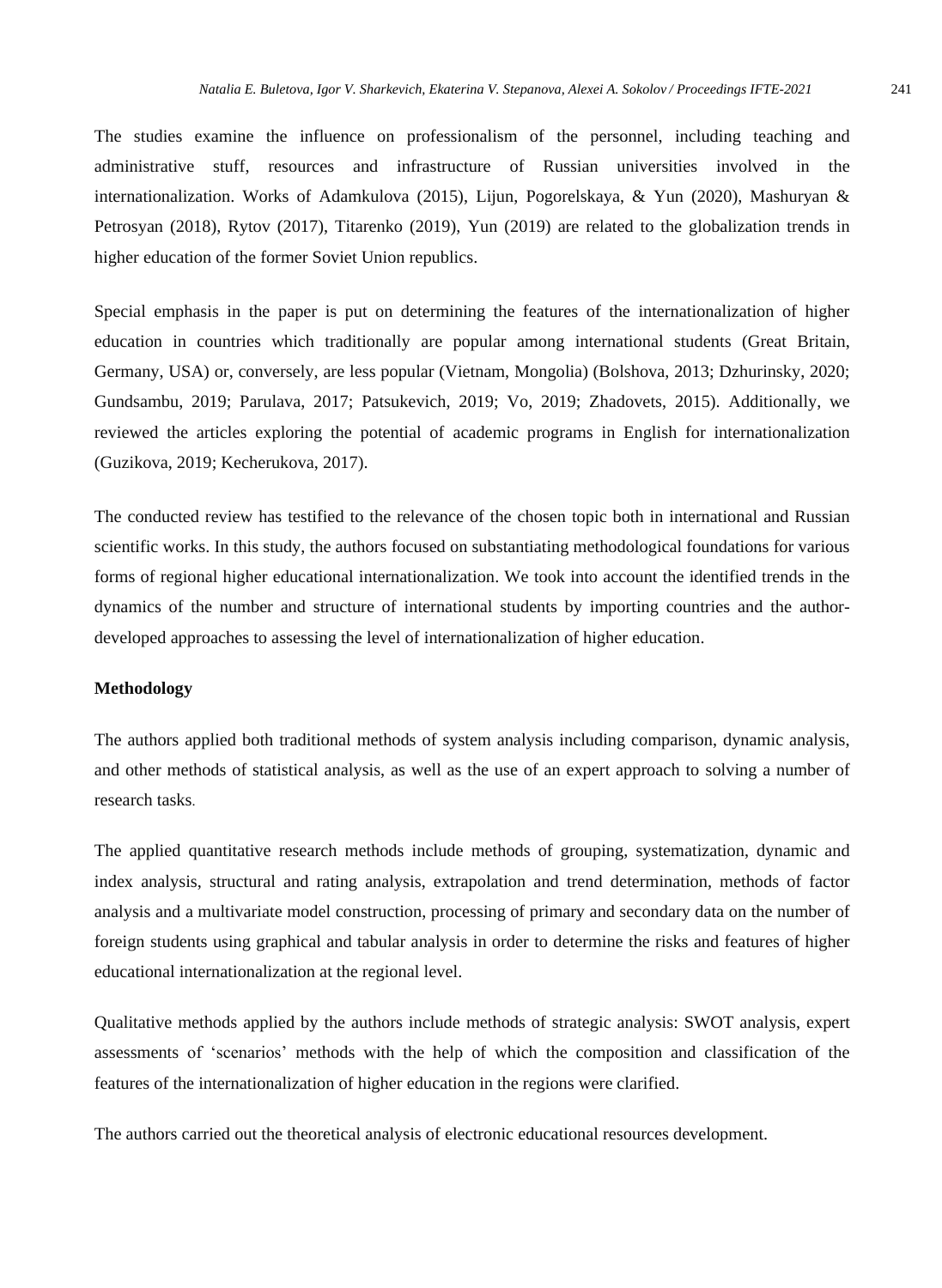The researchers also studied the regulatory framework in the field of online learning, methodological foundations of digitalization in the field of higher education, and performed the comparative analysis of digitalization models in overseas and Russian universities.

## **Results**

In order to clearly present the content of internationalization and its boundaries in the paper, the internationalization of higher education is referred to by the authors as:

- *in a wider perspective* as a targeted public policy introducing modern approaches to teaching and research in order to increase competitiveness of the national model of higher education in the international market due to integration of new educational standards and technologies including distance learning;

- *in a narrower perspective* as adoption and use by a higher educational institution of rules and technologies applied in successful global practice of educational activities, teaching and learning process in order to guarantee the participants (academic staff and students) application of skills and competencies that will be in demand in any global economy.

Internationalization is one of the concepts characterizing the process of purposeful goals convergence, having implications for the entire university sector, and stakeholders in a higher educational institution. It has significance for the interaction of actors and the development of appropriate policies within higher education. The involvement of government and institutions in this process, as well as the use of higher education as a foreign policy resource are conditioned by the development of technologies, well-being and necessity to promote their interests globally. The authors of the paper present the main forms of internationalization of higher education in a matrix tabular form, taking into account the functions of the educational institution and the level of implementation (table 1).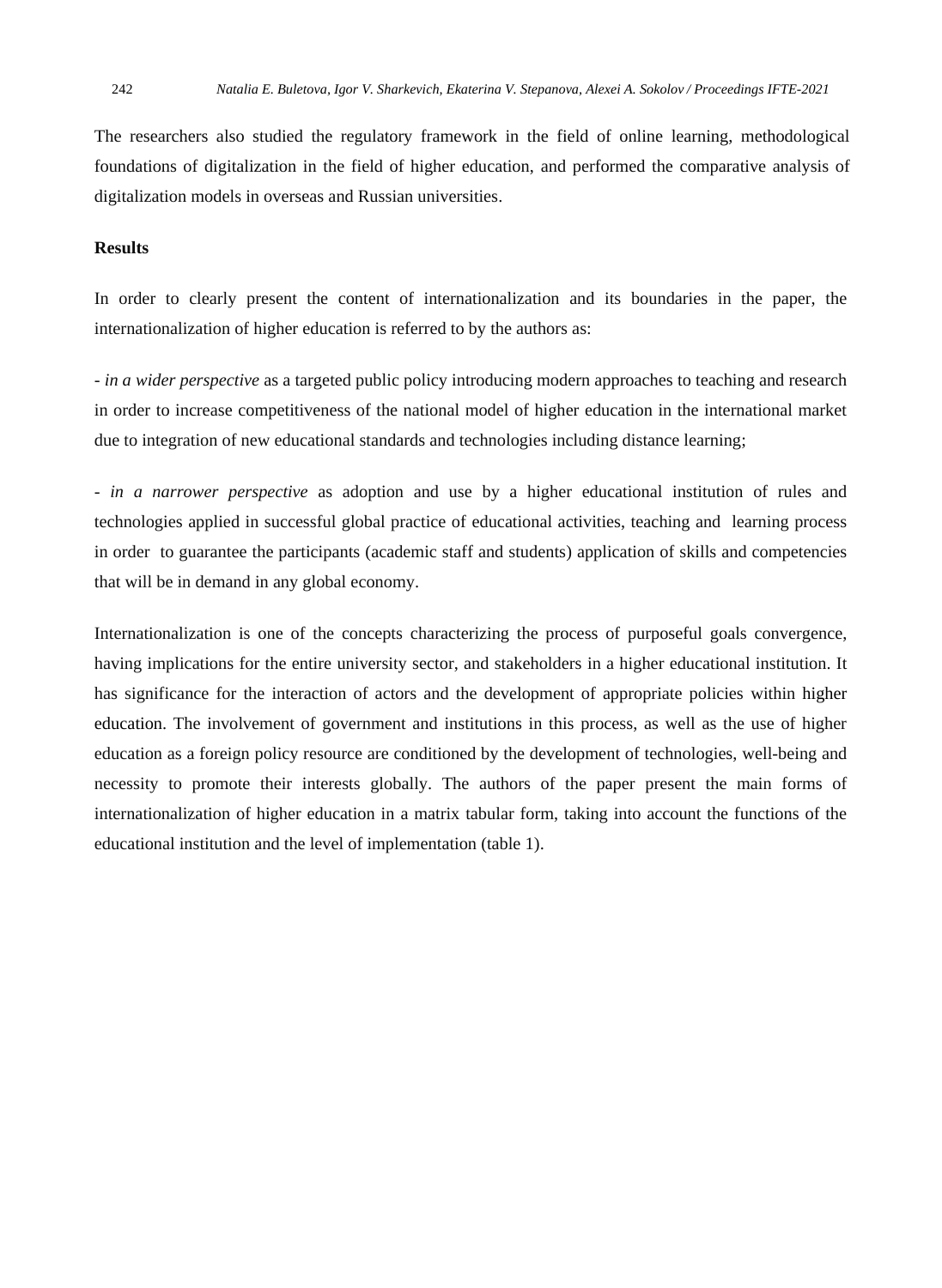| <b>Distribution by</b><br>function and<br>implementation level | Macro-level                                                                                                                                                                                                                                                      | Meso-levele                                                                                                                                                   | Micro-level                                                                                                                                         |
|----------------------------------------------------------------|------------------------------------------------------------------------------------------------------------------------------------------------------------------------------------------------------------------------------------------------------------------|---------------------------------------------------------------------------------------------------------------------------------------------------------------|-----------------------------------------------------------------------------------------------------------------------------------------------------|
| In Research Area                                               | - joint research projects with international<br>partner university, implemented inter alia<br>through a system of international grants;<br>- participation in international and<br>regional associations, foundations and<br>projects                            | - internships for teaching staff,<br>students, graduate students,<br>young scientists                                                                         | - organization and<br>participation in scientific and<br>practical events;<br>- expansion of publication<br>activity in global research<br>journals |
| In Academic Area                                               | - joint programs with international partner<br>university in the framework of the<br>educational process                                                                                                                                                         | - development of curricula that<br>meet international standards:<br>- admission of teaching staff<br>from the international labor<br>market                   | - introduction of a point-<br>rating system (credit system)                                                                                         |
| In Service provision<br>Area                                   | - exchange of teaching staff, students,<br>graduate students (academic mobility);<br>- creation of joint associations of<br>universities:<br>- providing conditions for the<br>participation of graduates in the activities<br>of the international labor market | - special adaptation and<br>academic programs for<br>international students;<br>- implementation of<br>educational programs in<br>foreign languages (English) | - organization and<br>participation in summer,<br>winter schools (including)<br>joint ones) by both students<br>and faculty members                 |

Table 1. Matrix of University Internationalization Forms

One of the main models for the internationalization of higher education is the Bologna Process within the EU which was designed to increase international competitiveness of the European higher education system and contributes to the development of its nations. The promotion of this model is supported by UNESCO, the World Bank and the OECD (OECD, 2019). As a result, even leaders in the internationalization of higher education, including USA, Canada, Australia and New Zealand adopt the EU experience (for example, in the field of recognition of qualifications) and adapting it to their national realities. Thus, despite claims of cultural diversity, there is an educational standardization and the use of English as a language of instruction and research. According to UNESCO, 45 per cent of all international students study in the EU. Nonetheless, the United States continues to be the leader in international student admissions, accounting for nearly 25 per cent of the global market.

US universities have the largest number of overseas branches in the world. They are characterized by a higher level of decentralization of the educational system, including internationalization processes (more than half of US universities and colleges develop their own internationalization policy). The use of the English language creates the richest electronic educational resources, for example, Coursera is the largest supplier of MOOCs, a significant part of which is centered in the US. Moreover, an extended duration of stay after graduation is provided for international students who can reside in the United States for a year without additional visa documents and work at universities, research organizations or business sector.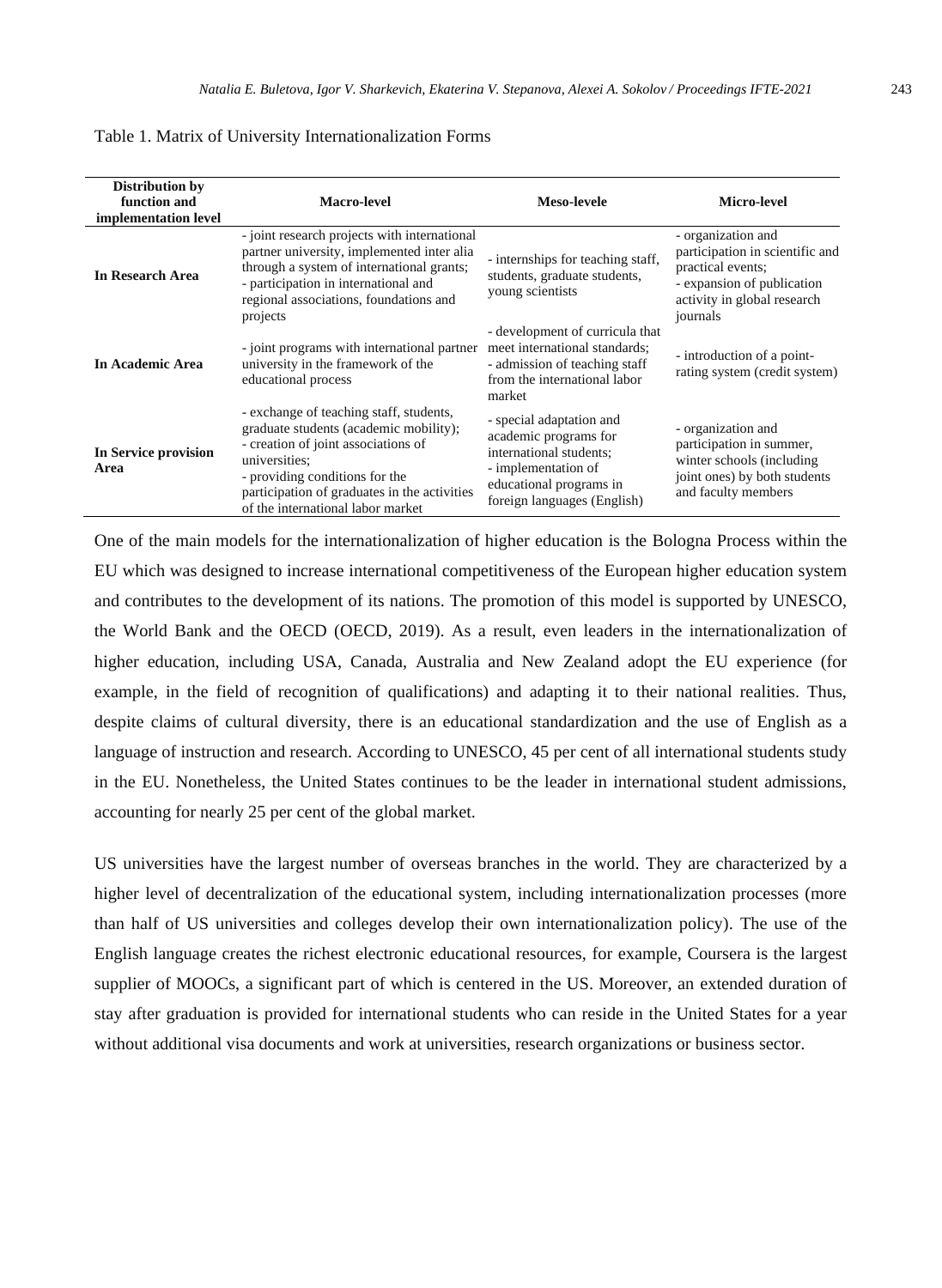Taking into account the clarification of the content and forms of internationalization of higher education and the experience of global countries in this area, the authors have identified and systematized main features of internationalization of higher education at the regional level:

- *positive features* allowing a medium term involvement of Russian regional universities in internationalization: high mobility, availability of distance technologies and their active implementation in the educational process following the COVID-19 pandemic, accumulated experience and best practices of leading Russian universities in the emerging market of higher online education, gradual formation of marketing programs and a network of recruiting agencies;

- *negative features* inhibiting internationalization in regional universities and increasing disparities, inequality in development, in competitiveness in the national and international markets: complicated migration procedures, insufficient number of English speaking faculty and administrative staff, disparities in financing of national and regional universities, outflow of qualified personnel, regional disparities in social and economic development.

We present the results of the trend analysis examining changes in number and structure of international students by importing countries. It has significance for objective assessment of internationalization in Russian regional higher education. Figure 1 shows the result of calculating the dynamics of the number of international students accounting for the specified target indicators of the federal project "Export of Education". The Project goal is a systematic two-fold increase in international students by 2025. The examples of international students' dynamics are presented per 10 thousand people in Volgograd, Voronezh and Astrakhan regions and indicate significant variables leading to uneven changes in the medium and long term perspective (Fig. 2).



Figure 1. Dynamics of International Students in Russian Universities in accordance with the Federal Project "Export of Education" targets for 2018-2024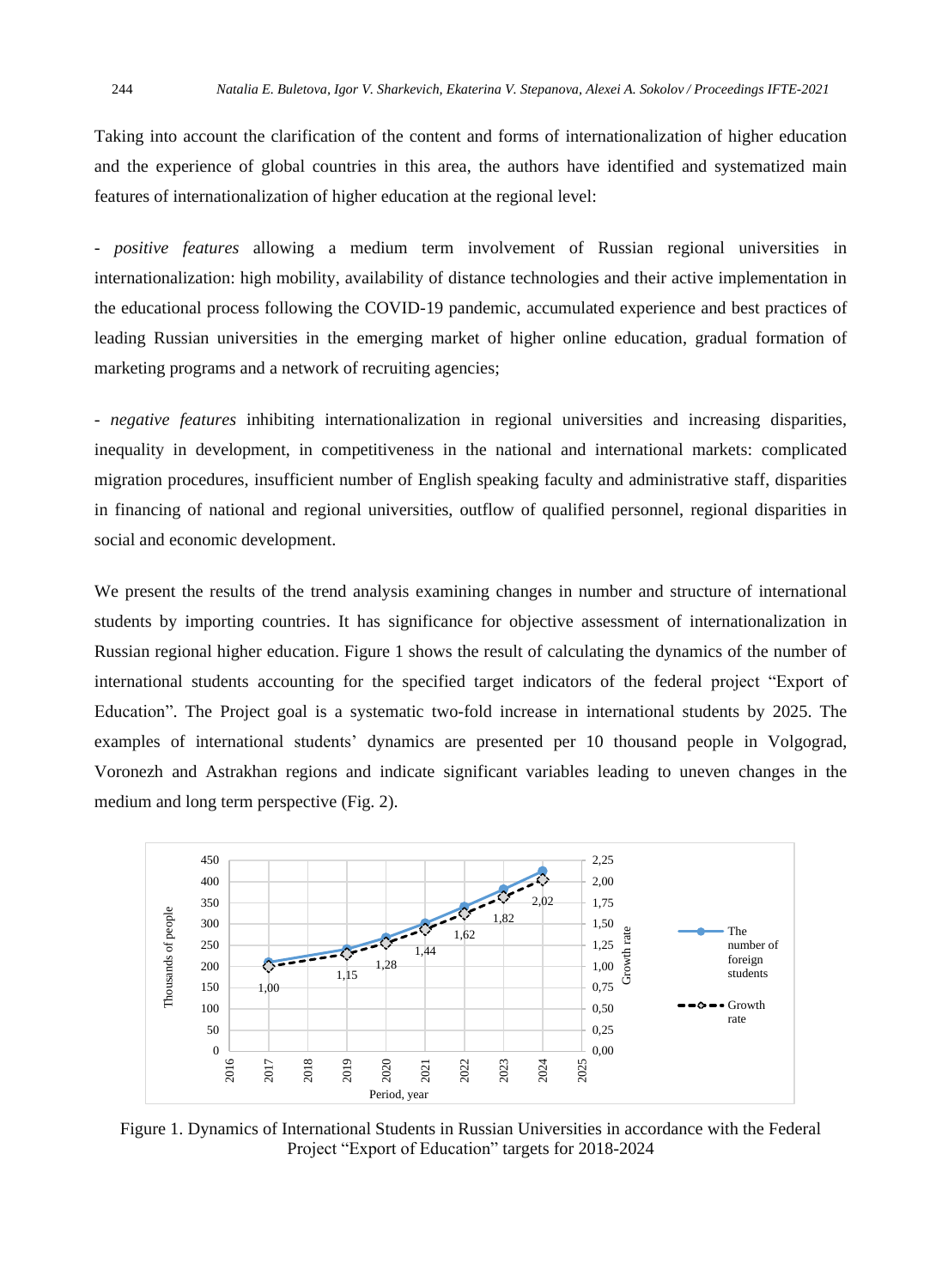The comparison of trajectories in the number of international students per 10 thousand people in the population of the three selected regions allows us to see both general trends in growth or decline and differences in particular numbers. Thus, in the Voronezh region this indicator is significantly higher both in the compared regions and on average in Russia. The factors that led to such discrepancies include a more developed economy of Voronezh in comparison with the other two regions, a better offer of higher educational programmes in the market as well as a wider training material, technology, personnel and scientific support. At the same time, the curve showing the ratio of the indicator for the Voronezh and the Volgograd regions has gone up sharply since 2014, that is, the difference in the number of international students is only growing.



Figure 2. Dynamics of Undergraduate, Specialist, and Graduate International Students in Russian Universities by 10 000 people in local population (as of the beginning of academic year, people)

Figure 3 reveals the result of calculating the indicators of the dynamics of the number of international students including the forecast values for the period 2020-2024. We compared the growth rates of the number of international students as of the current data. In conformity with indicators of the Federal Project, it can be stated that other things being equal, the forecast curves diverge sharply. Overall, it can be seen that as of the end of 2024 the following results have been obtained:

- Using *extrapolation method*, we have determined the projected number of international students in the Volgograd region in 2024 which equals 3431 people. This value is sufficient to provide an increase in their number by 64 per cent in conformity with 2.02 target growth of the Russian Federal Project "Export of Education";

- By applying traditional *statistical forecasting* based on the persistence of future changes and extrapolation, we have identified transferring of the revealed trend from actual data to the forecast period.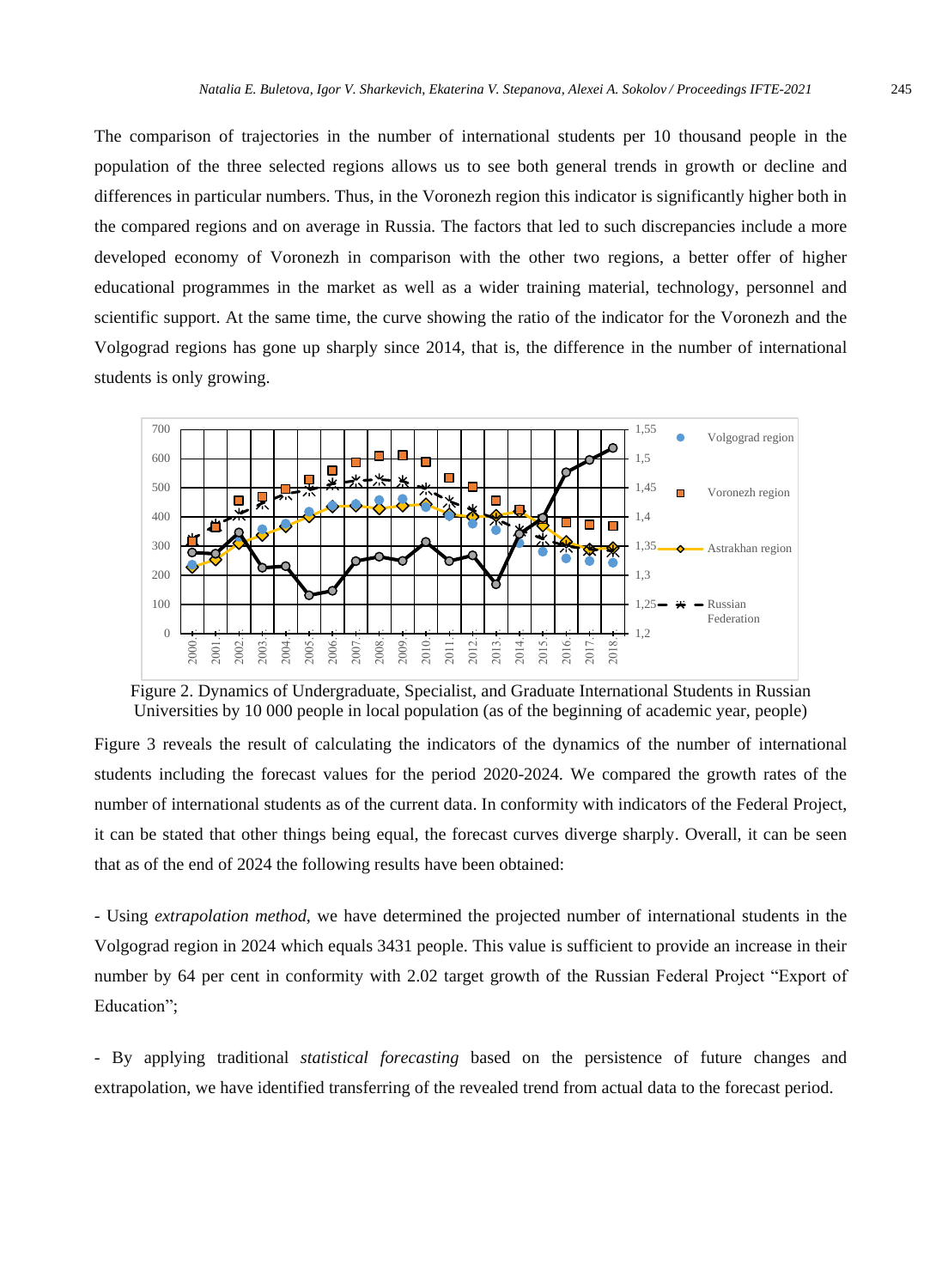However, it is important to note that the year of 2020 saw sharp changes in provision of educational services, which allows us to expect new possible vectors in higher educational development, therefore, considerable variations in forecast scenarios.



Figure 3. Dynamics of Full-Time International Students in Volgograd Region and Forecast for 2020-2024

The same conclusions can be drawn in Figure 4 regarding the dynamics in the number of overseas students in the Voronezh region. It is very clear from the overall trend in factual and expected indicators, including internationalization, that potential for higher education development in this region is considerably stronger than in Volgograd:

- By *method of extrapolation* we have determines the projected number of international students in the Voronezh region by 2024 to be 7430. It doubles of the Volgograd region indicator and ensures 2.89 fold rise, while the expected by the Federal Project "Export of Education" increase is only 2.02 times.



Figure 4. Dynamics of Full-Time International Students in Voronezh Region and Forecast for 2020-2024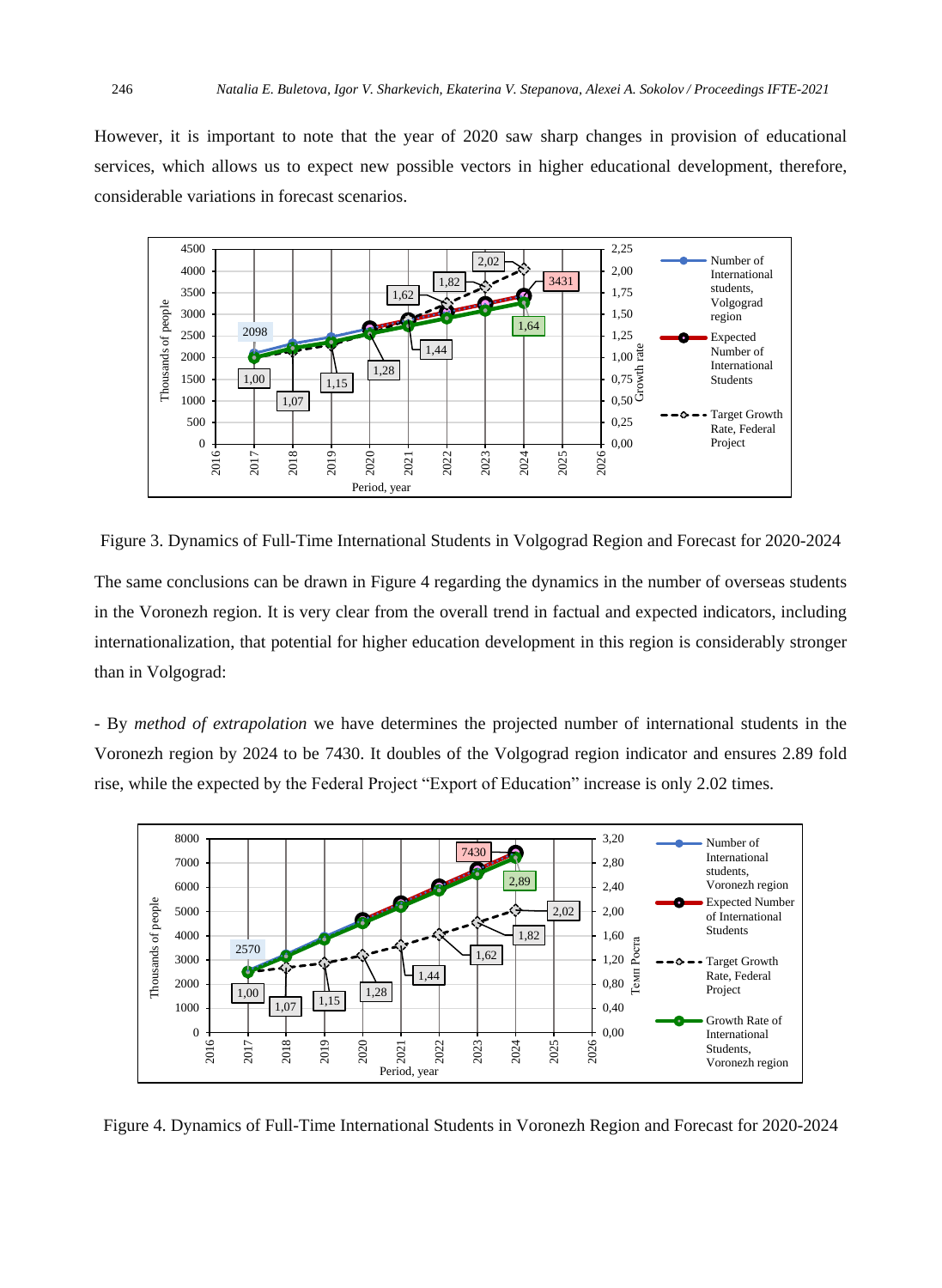Figure 5 reveals the result of structural analysis of the number of overseas students by importing countries for 2017-2019. It shows the former Soviet Republics, India, China, Iraq, Egypt, Ghana, Malaysia, some African and Middle Eastern countries occupying dominant positions as source nations for Russian higher educational market. This is traditionally associated since Soviet times with popularity of medical, engineering and technical training courses, the long established system of cultural and academic exchanges, proficiency in Russian language for academic purposes, relatively easy adaptation to living conditions in Russian regions.



Figure 5. International Students Structure by Importing Countries in Volgograd region for 2017-2019

The distribution international students source countries into the Russian Federation was carried out by the authors according to the data of 2019. We applied the developed *effective ranking method* (Buletova, Zlochevsky, & Sharkevich, 2017) which is based on the "leveling" of any ordinal ranking and takes into account the nonlinearity of the distribution of the ranked units as a simulated linear rank distribution with an open scale (Fig. 6). According to the result of 171 countries positioning (Fig. 6, a), nonlinear and linear distribution zones can be identified. There is no significant contrast in the number of overseas students, (Fig. 6, b), however if we present the result of the distribution for the 10 leading countries in student import and compare it with the Russian Federation, the difference is noticeable. Furthermore, a high potential for Russian higher education is seen in attracting more Russian-speaking international students.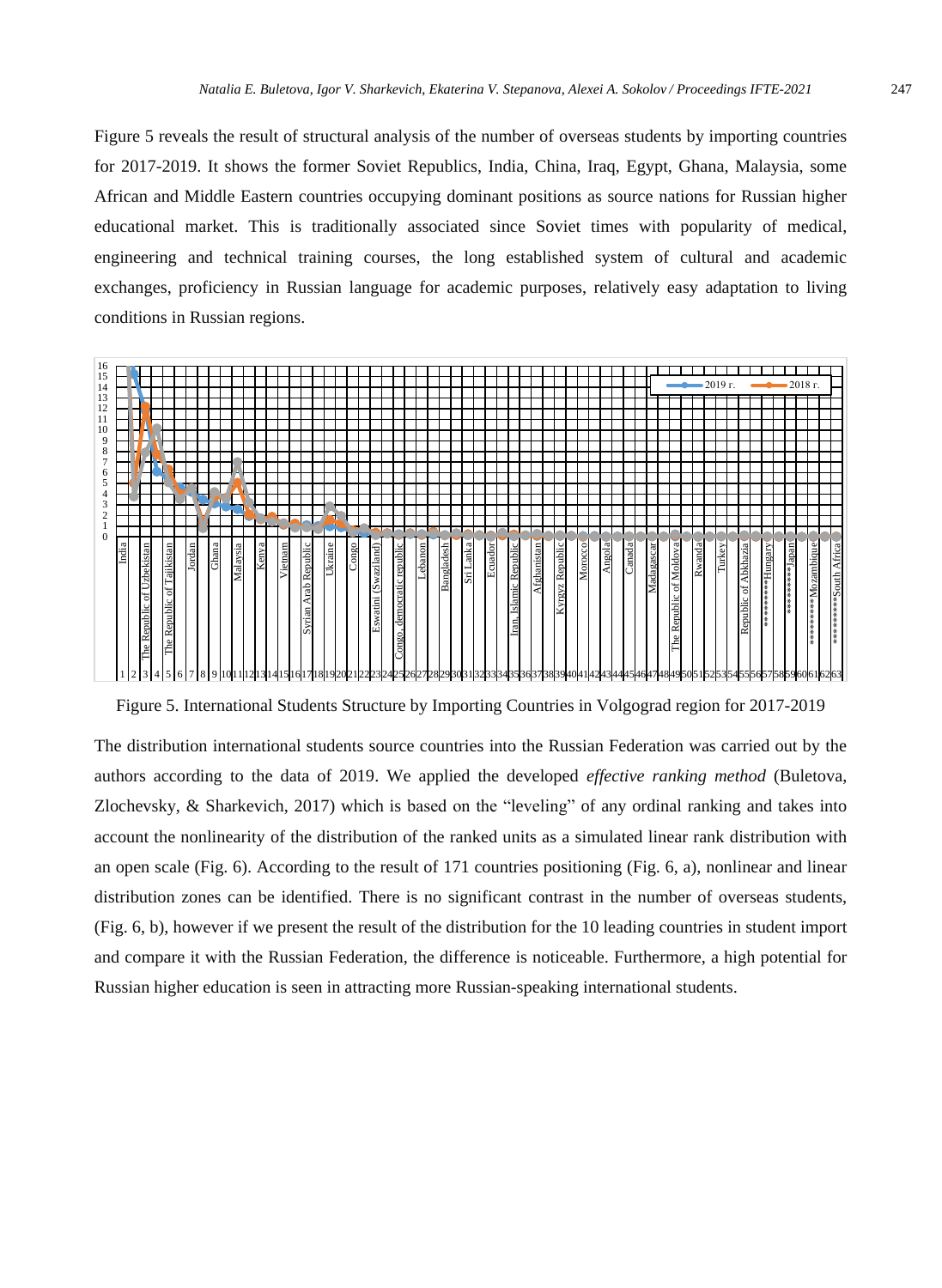

a) Effective Rank Distribution of Countries-Importers of International Students into Russian Federation, 2019 (max – 20, 690 students; min – 1 student)



b) Effective Rank Distribution of Leading Countries-Importers of International Students into Russian Federation, 2019

Figure 6. Effective Rating of International Students in Russia by Importing Countries, 2019

Let us supplement the ranking distribution of students importing countries by the *ABC analysis* (Fig. 7). It reveals that 14 out of 171 countries (group A) provide 85.1 per cent of international students, while second group B of contributors, presented by 44 countries, supply 12.1 per cent of the total number of overseas students. Group C incorporates 113 countries (which is 66.1 per cent of all the providers) supplies only 2.8 per cent of international students. The distribution must be taken into account in the strategy for the development of internationalization and export of higher education both nationally and regionally.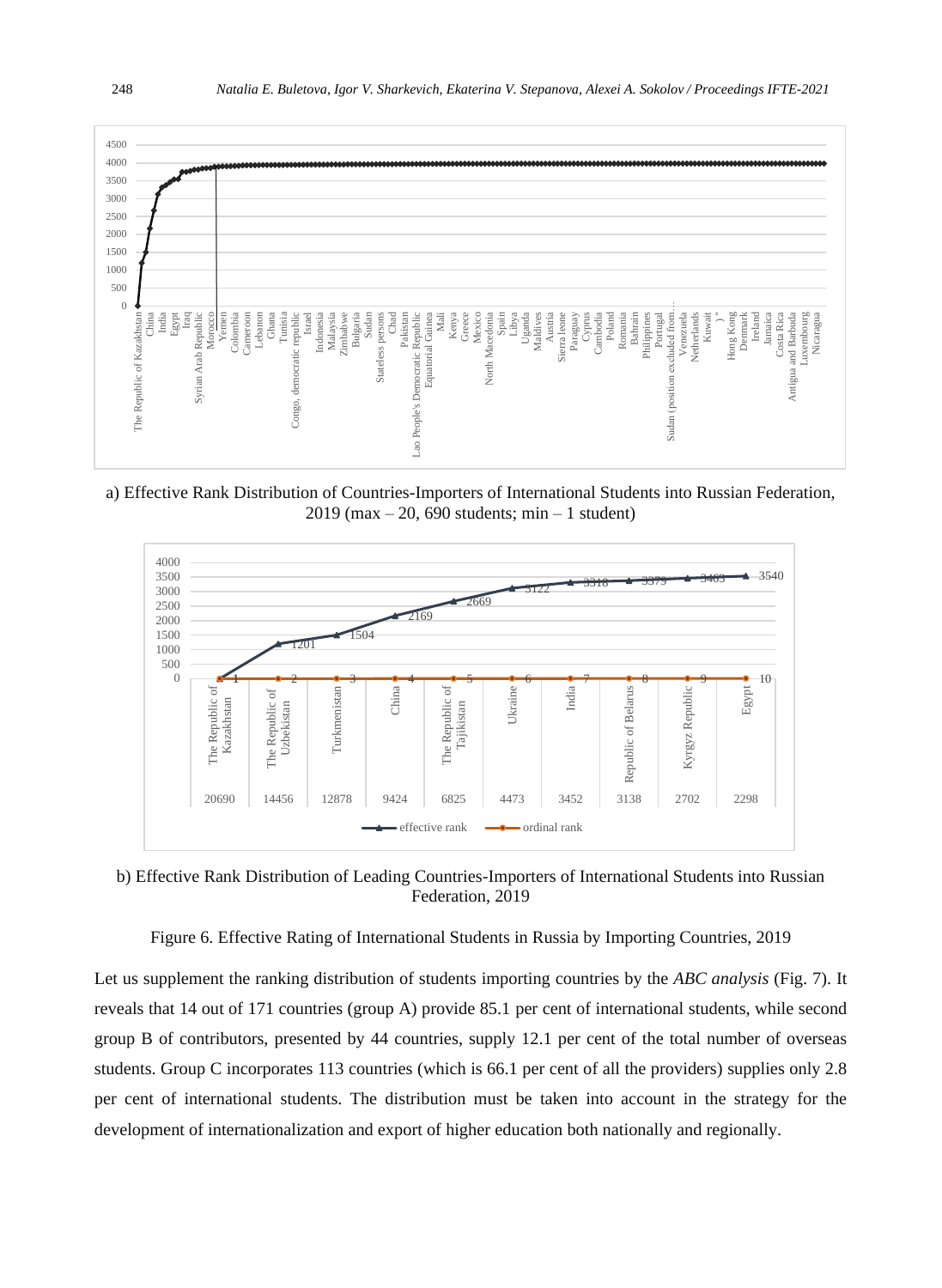

Figure 7. Distribution of Countries by Groups A, B and C

The six-factor function system was developed by the authors for assessing the level of internationalization in order to effectively manage the process both at the level of an individual university and the strategic planning system of Russian higher education:

$$
Y = f(S_i, k_S, T_i, k_T, E_i, k_E)
$$
\n<sup>(1)</sup>

where *Y* is the internationalization level of university;

 $S_i$  – Impact of Internationalization on research;

*k<sup>S</sup>* – Research Ratio (macro, meso and micro levels);

 $T_i$  – Impact of Internationalization on curricula;

 $k_E$  – Academic Coefficient (macro, meso and micro levels);

 $E_i$  – Impact of Internationalization on Educational Services;

 $k_E$  – Service ratio (macro, meso and micro levels).

*S* factor includes:

- $S_I$  availability of international joint research, grants, etc;
- $S_2$  accessibility of internships for international exchanges;
- *S<sup>3</sup> –* joint conferences, joint research publications.

Therefore,  $k_S$  can be considered as the activity coefficient of the research component of the higher educational internationalization.

*T* Factor consists of*:*

- *T<sup>1</sup>* availability of joint global programs;
- $T_2$  accessibility of curricula that meet international standards;
- $T_3$  application of academic credit rating system.

Taking into account such a classification,  $k<sub>T</sub>$  can be considered as a coefficient of the development of academic activities in the framework of the higher educational internationalization.

Factor *E* content*:*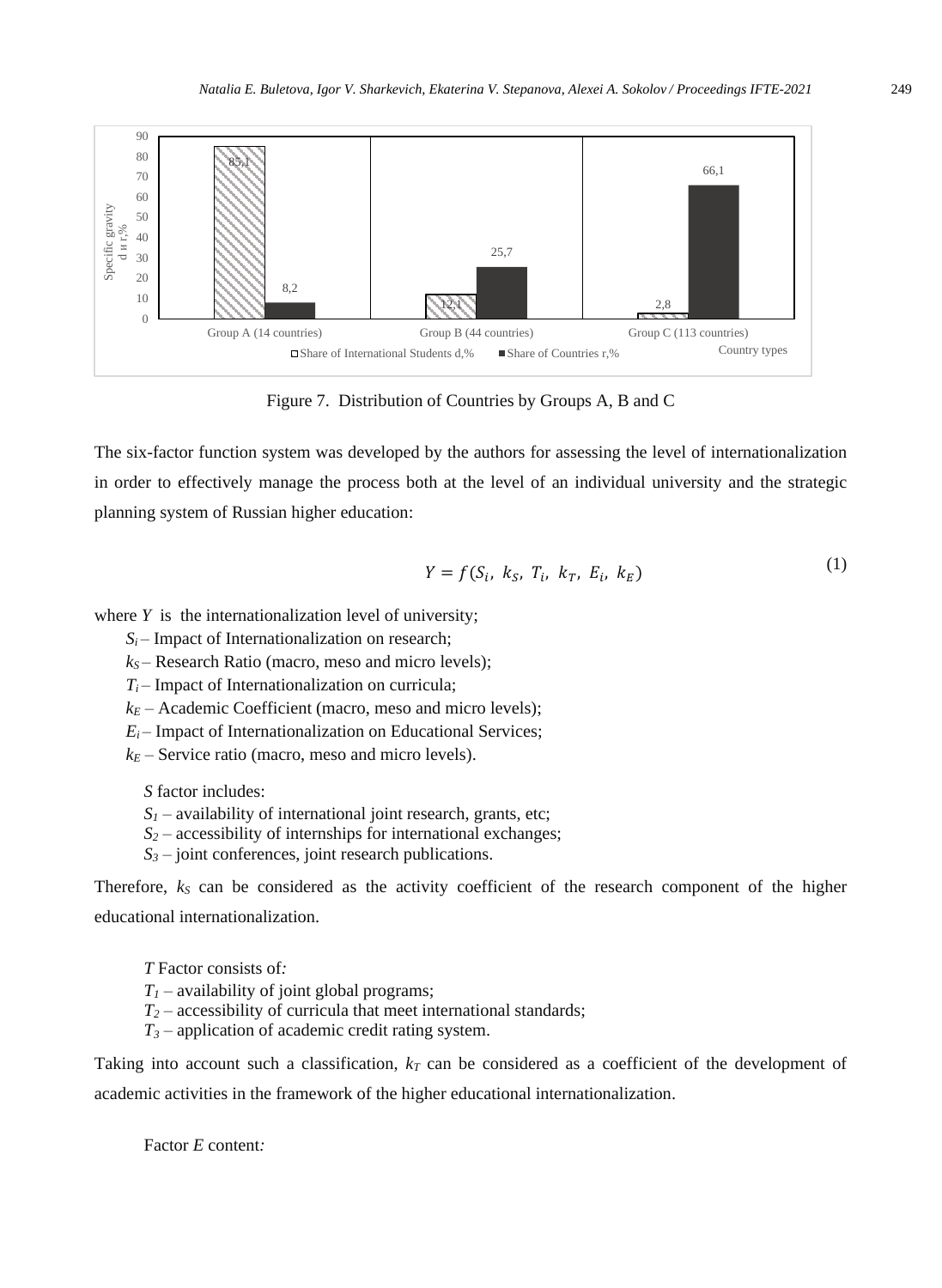- $E_I$  academic mobility;
- $E_2$  accessibility of educational programs in English;
- $E_3$  presence of summer / winter schools, other cultural and educational exchanges.

In accordance with this distribution,  $k_E$  is a measurement of impact of Internationalization on Educational Services which takes into account the levels of their implementation. Table 2 shows the result of using this function to compile a system of indicators that determine the degree of influence of each factor on the internationalization of higher education of an individual university .

| <b>Factors Composition</b>                               | <b>Calculation formula</b>                                                                                                                                                                                                                                    | <b>Results Interpretation</b>                                                                                                                                                 |
|----------------------------------------------------------|---------------------------------------------------------------------------------------------------------------------------------------------------------------------------------------------------------------------------------------------------------------|-------------------------------------------------------------------------------------------------------------------------------------------------------------------------------|
| Level of Research<br>internationalization                | $k_S = \frac{\sum S_i}{S_{min}}$<br>гле<br>$\sum S_i$ is total number of joint research projects at all levels;<br>$S_{min}$ is the minimum permissible number of joint research<br>projects within the framework of internationalization<br>(equals to $3$ ) | $k_s$ must be $> 1$<br>If $k_s$ <1, this is evidence of<br>incomplete research<br>internationalization.<br>If $k_s = 1$ , this is min. required<br>level                      |
| Level of Academic<br>Internationalization                | $k_T = \frac{\sum T_i}{T_{min}}$<br>$\Sigma T_i$ is total number of joint teaching projects across all<br>levels:<br>$T_{min}$ shows the minimum allowed number of teaching<br>projects within the framework of internationalization<br>$\left($ equal to 3)  | $k_T$ must be $> 1$<br>If $k_T$ <1, this is evidence of an<br>incomplete academic<br>internationalization.<br>If $k_T = 1$ , this is min. required<br>level                   |
| Level of Educational<br>Services<br>Internationalization | $k_E = \frac{\sum E_1}{F}$<br>$\Sigma E_l$ is total number of joint teaching projects across all<br>levels:<br>$E_{min}$ is the minimum allowed number of teaching projects<br>within the framework of internationalization (equal to 3)                      | $k_F$ must be $> 1$<br>If $k_E$ <1, this is evidence of an<br>incomplete internationalization<br>of the educational services<br>If $k_E = 1$ , this is min. required<br>level |

Table 2. The system of Six-Factor Function for assessing University Internationalization Level

The integral indicator *Iinter* will be as follows:

$$
I_{Inter} = k_S * 0.4 + k_T * 0.4 + k_E * 0.2 \tag{2}
$$

The minimum allowable value of Inter for a positive assessment of the level of internationalization of university is 1. On the example of Russian Presidential Academy of National Economy and Public Administration (RANEPA) and Plekhanov Russian University of Economics (PRUE), two of the largest federal universities of the Russian Federation and their branches in the Volgograd region (Table 3).

Table 3. Results of Internationalization Level Assessment on the Example of the Selected Universities

| <b>University</b>        | ks | kт                      | KF. | $\mathbf{I}_{\text{Inter}}$                   |
|--------------------------|----|-------------------------|-----|-----------------------------------------------|
| <b>RANEPA</b>            |    | 4                       | O   | $I_{Inter} = 1,667*0.4 + 1,333*0.4 + 2*0.2 =$ |
|                          |    |                         |     | 1.6                                           |
| VIM, branch of RANEPA    |    |                         |     | $I_{\text{Inter}} = 0.667*0.4 + 0.333*0.4 +$  |
|                          |    |                         |     | $0.333*0.2 = 0.47$                            |
| PRUE                     |    | 4                       |     | $I_{Inter} = 1.667*0.4 + 1.333*0.4 +$         |
|                          |    | $\mathbf{\overline{3}}$ | 2   | $1.667*0.2 = 1.53$                            |
| Volgograd branch of PRUE |    |                         |     | $I_{Inter} = 0.333*0.4 + 0.333*0.4 + 0*0.2 =$ |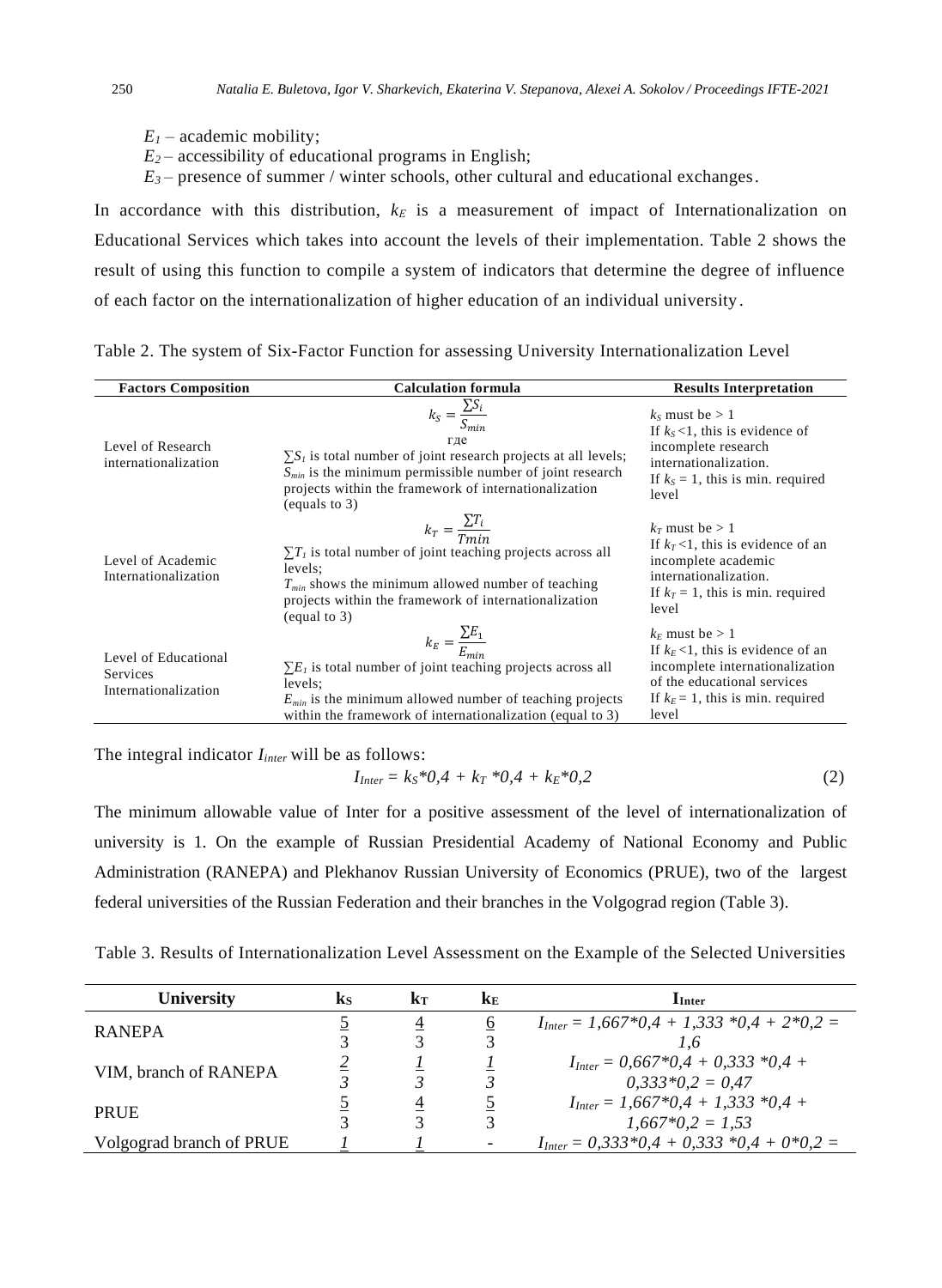*3 3 0,27*

The obtained results of the application of the six-factor function to assess the university internationalization level on the example of two large Russian federal universities and their branches indicate that branches, as a rule, are less involved in internationalization processes despite the presence of international students (mainly Russian-speaking representatives of the countries of the former republics of the USSR). In these conditions, the development of a network form of education and the active use of distance technologies, MOOCs and electronic educational systems in the coming years should radically change the situation on the ground both for branches of large universities in the country and for local regional universities.

Taking into account the results obtained, the authors have developed and proposed a model for strategic planning and management of the higher educational internationalization. We developed the model of interaction between regional universities and universities participating in the implementation of the Federal Project "Export of Education", based on the use of a networking form of implementation of educational programs (Fig. 8).



Figure 8. Interaction Model between Federal and Regional Universities Implementing Federal Project "Export of Education"

## **Discussion**

The study of main internationalization features of higher education in regional universities made it possible to identify the following issues: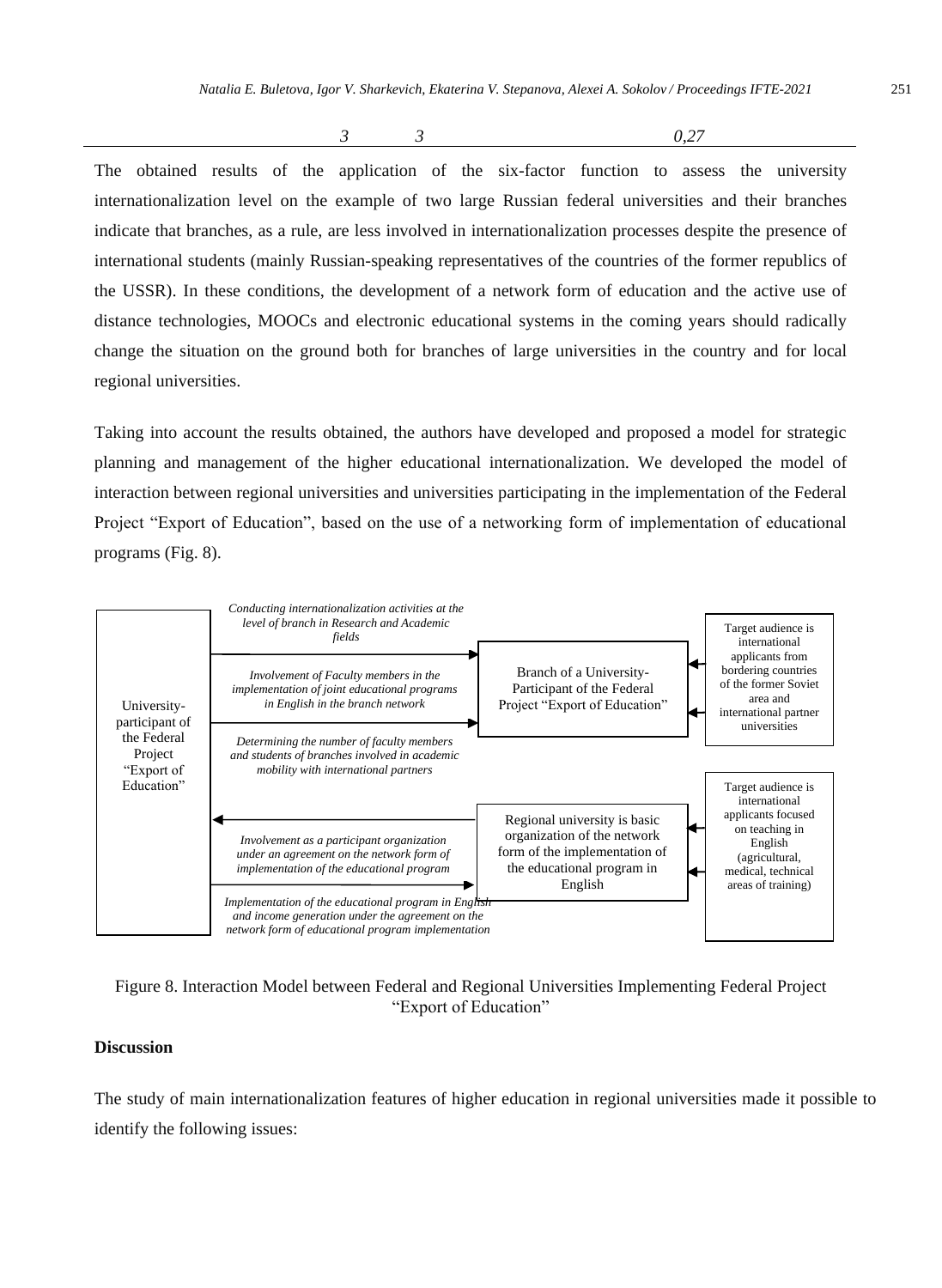- internationalization of a regional university (or a branch of a larger federal university) is characterized by both positive and negative factors which are quite systemic and stable in nature. They affect export potential of education and attainability of goals and objectives of national and federal projects in the field of higher education;

- in different Russian constituent entities, there are inconsistencies in trends of international students increase, however, the importing countries supplying overseas students are mostly the same. This might be explained by varying policies of internationalization, available resources, including intellectual ones, insufficient number of educational programs in English. Many regions conclude agreements with international partner universities and collaborate with Rossotrudnichestvo allowing them successfully implement the recruitment of international students for educational programs in Russian and, at the same time, develop internationalization in other areas including research;

- internationalization is poorly developed in the current model of interaction between large Russian federal universities, their branches and other regional universities. It is manifested in absence of mutual agreement network system of implementation of academic programs in English. The lack of demand for such programs in regional universities is another issue affecting incomplete use of university resources (teaching, cultural, educational, and intellectual) capable to increase internationalization level. As a result, the higher education export and other areas of internationalization within the university are limited.

On the example of Volgograd Institute of Management, branch of RANEPA, one can see positive shifts in increasing the level of internationalization at the meso- and micro-levels due to the intensification of international research cooperation with international partner universities and funds (Germany, Egypt, Italy, USA), as well as attracting the resources of the main university (RANEPA Moscow) using distance technologies to solve problematic issues at the regional level.

#### **Conclusion**

Current trends of internationalization of higher education in Russian regional universities include:

- establishing partnerships with universities implementing Federal project "Export of Education", conclusion of network agreement on joint implementation of educational programs in English. It expands possibilities for attracting international students, ensures global competitiveness and income growth of Russian regional universities;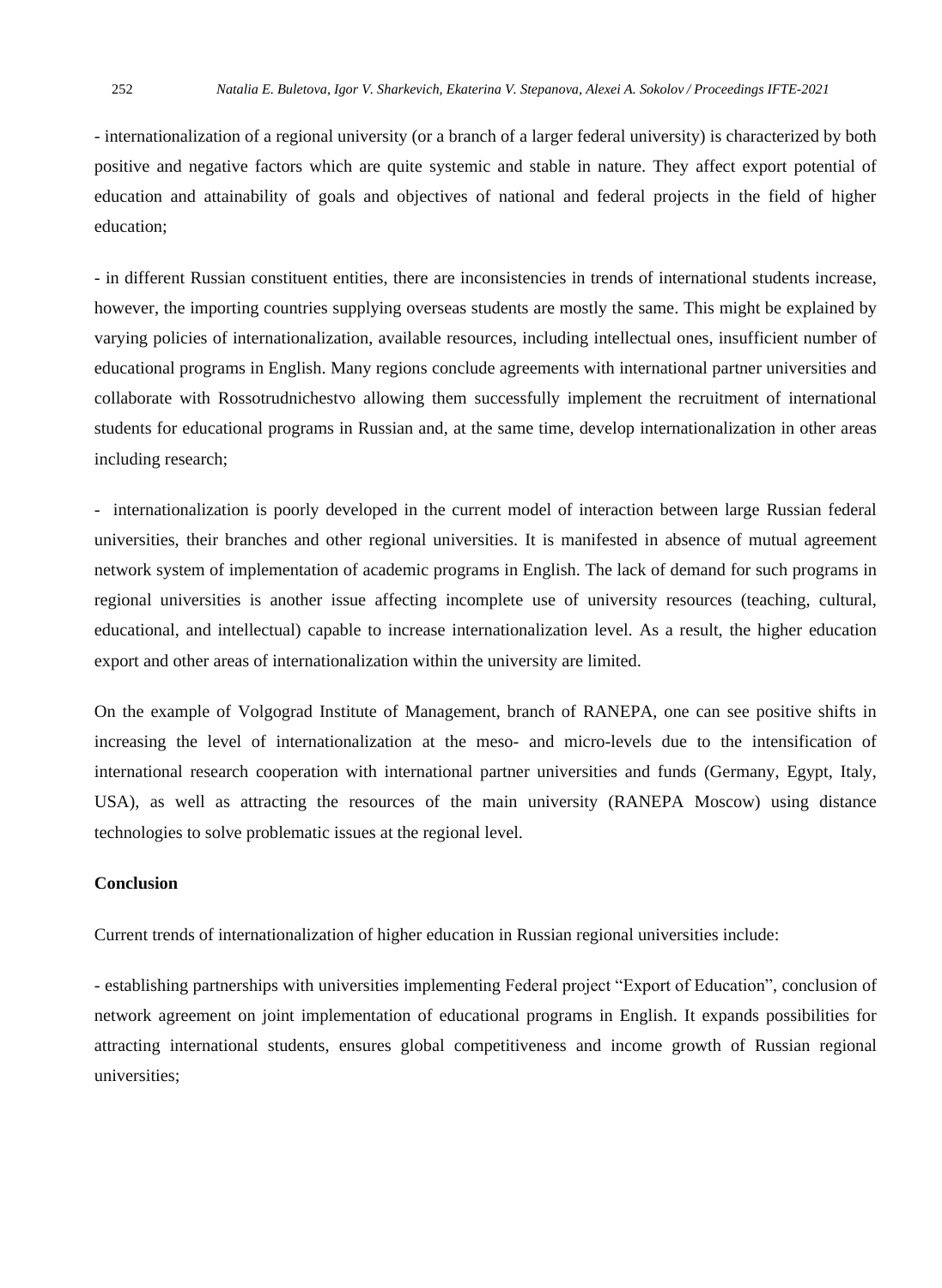- internationalization of higher education thorough distance technologies and electronic educational resources, organization and participation in a number of joint research, academic and cultural events in a remote format require regional universities to promptly transform the approaches used by participants (teachers, leaders, students) in the field of international interaction. Achievement of international standards and application of best academic and research practices is possible only in partnership with international organizations;

- regional universities have the opportunity to actively introduce internationalization by attracting resources from larger universities of the country on the basis of partnerships through network agreements on joint implementation of educational programs, research with global partners.

In Russia, the normative legal act on the application of the network form of the implementation of educational programs came into force only on September 22, 2020. Therefore, the use of higher education in the integration of higher education faces a number of problems. The main issues include a low level of motivation of universities to participate in network interaction due to the lack of mechanisms of financing and control, especially in the context of academic mobility. Another negative factor is a low level of trust of teaching stuff in the educational policy implemented at the university (especially at the regional level). The lack of integration of curricula and different educational standards together with high bureaucracy and inflexibility of the administration in regional universities also slow down internationalization. Furthermore, not all the participants in educational process are positive about the benefits of online training programs and introduction of courses in English.

However, it is important to understand that despite active use of distance technologies because of the COVID-19 pandemic, it is necessary to preserve the traditional format of research and teaching activities, and combine it with distance technologies while ensuring high quality of both forms. The faculty members and administrative staff should be trained at special methodological and professional training courses on new learning formats applied in programs for international students, English language and international culture workshops contributing to trust and motivation increase. In conclusion we can state that all these issues addressed may contribute to academic and research mobility and impact the internationalization level of higher educational institutions in Russian regions.

#### **Funding**

The authors have no funding to report.

## **Competing interests**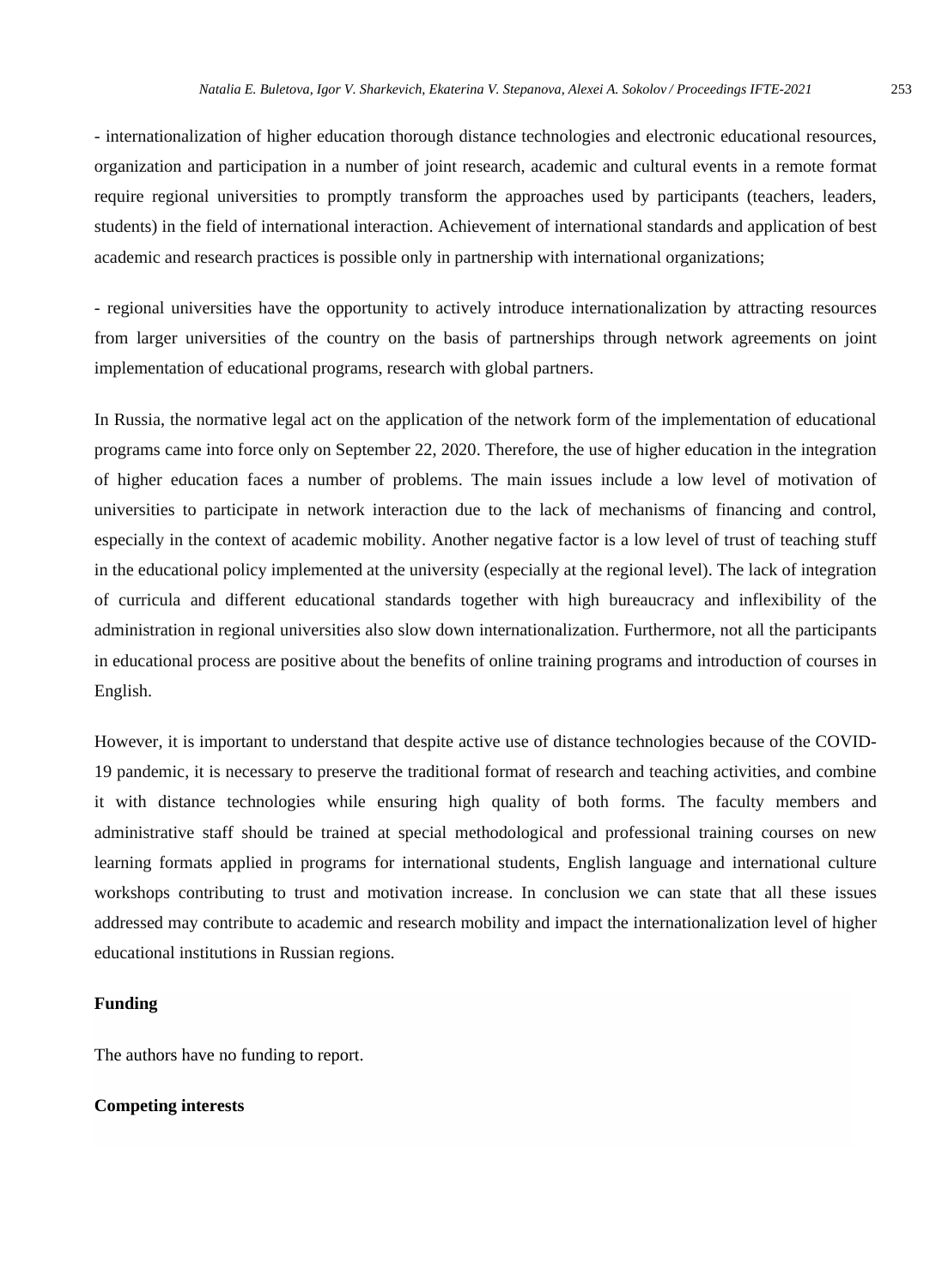The authors have declared that no competing interests exist.

## **Acknowledgements**

The authors have no support to report.

## **References**

- Adamkulova, Ch. U. (2015). Problems and prospects of internationalization of higher education in Kyrgyzstan. *Innovative Science, 12*(1), 23-30.
- Anpilova, E. S., & Bondarev, M. G. (2018). Internationalization of higher education in Russia: the case of the Southern Federal University. *Proceedings of Voronezh State University. Series: Problems of Higher Education, 3*, 80-87.
- Bolshova, N. N. (2013). Internationalization of higher education as a factor of highly skilled migration in the 21st century (on the example of Germany). *Yearbook of the Institute of International Studies of the Moscow State Institute of International Relations (University) of the Ministry of Foreign Affairs of the Russian Federation, 3-4*(5-6), 68-83.
- Buletova, N. E., Zlochevsky, I. A., & Sharkevich, I. V. (2017). *Calculation of the effective rank of objects by the values of their parameter*. Certificate of registration of a computer program RU 2017619388, 24.08.2017.
- Crăciun, D. (2018). National Policies for Higher Education Internationalization: A Global Comparative Perspective. In A. Curaj, L. Deca & M. Pricopie (Eds.), *European Higher Education Area: The Impact of Past and Future Policies* (pp. 95-106). Cham: Springer Open International Publishing.
- de Wit, H., & Altbach, P. G. (2021). Internationalization in higher education: global trends and recommendations for its future. *Policy Reviews in Higher Education*, *5*(1), 28-46. doi: 10.1080/23322969.2020.1820898
- Dzhurinsky, A. N. (2020). Internationalization of higher education: cooperation between Russia and China. *Humanities and Education, 41*(1), 34-40.
- Ermakova, Zh. A., & Nikulina, Yu. N. (2019). Export of educational services from a border region. *Economy of Region*, *15*(1), 191-204.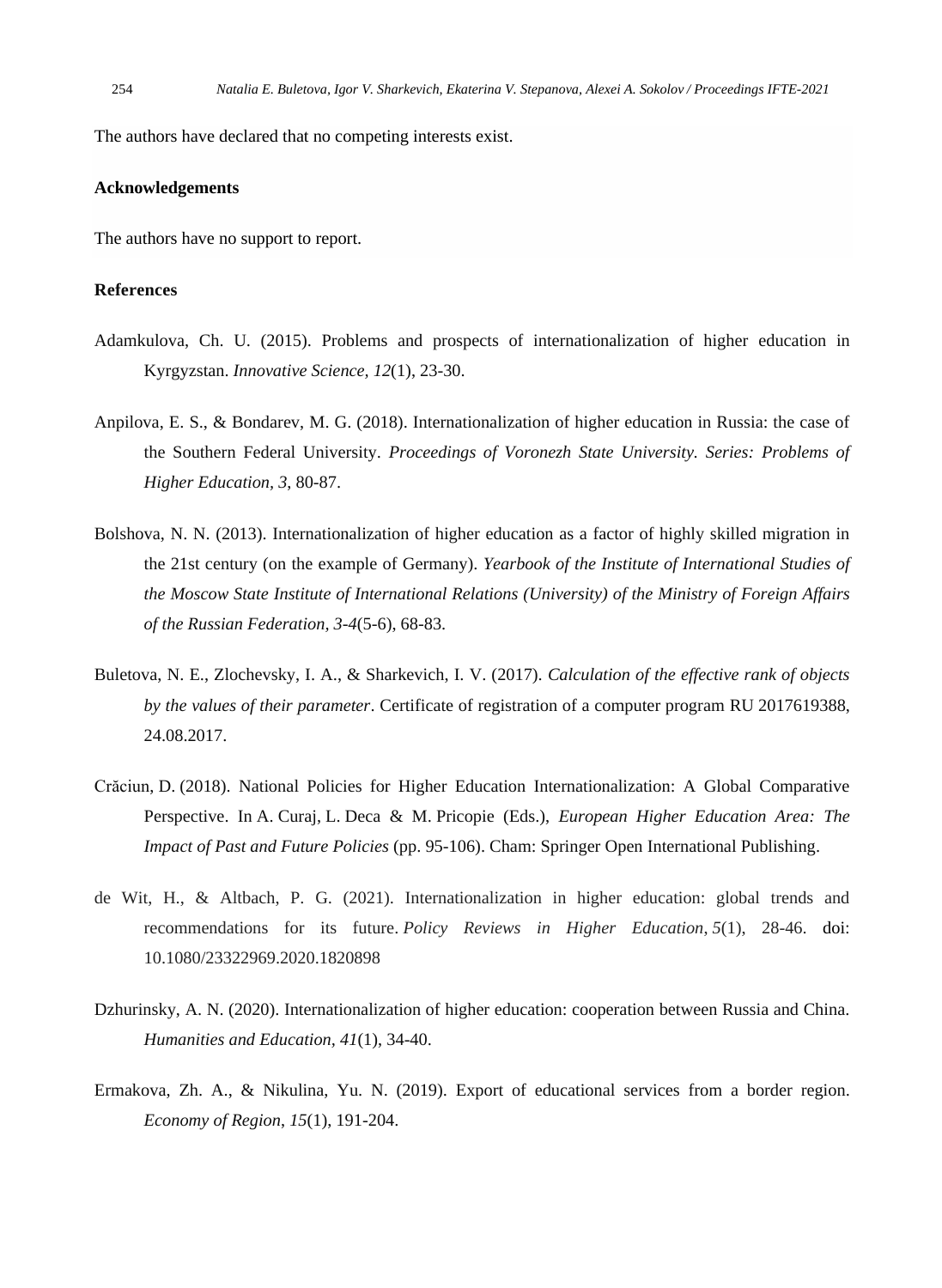- Filippov, V. M. (2015). Internationalization of Higher Education: Major Trends, Challenges and Prospects. *Vestnik RUDN. International Relations, 15*(3), 203-211.
- Gundsambu, S. (2019). Internationalization of Higher Education and English Medium Instruction in Mongolia: Initiatives and Trends. *Educational Studies, 1*, 215-243.
- Guzikova, M. O. (2019). The linguistic environment of world universities in the context of the internationalization of higher education. *Perspectives of Science and Education, 42*(6), 158-171. doi: 10.32744/pse.2019.6.13
- Imankulova, N. B., & Moshlyak, G. A. (2019). Students' International Academic Mobility in the Context of Internationalization of Higher Education (RUDN University Case). *Vestnik RUDN. International Relations, 19*(3), 499-508.
- Kecherukova, M. A. (2016). Creation of an English-speaking educational environment within the framework of the internationalization of higher education in Russia. *Society: Sociology, Psychology, Pedagogics, 5*, 127-129.
- Krasnova, G. A. (2020). The model of export support of Russian education. *Public administration*, *2,* 107- 118.
- Lijun, G., Pogorelskaya A. M., & Yun S.M. (2020). Higher Education Internationalization Priorities in the Republic of Belarus and the Export of Belarusian Education. *Tomsk State University Journal, 460*, 138-148.
- Mashuryan, S. A., & Petrosyan, V. A. (2018). Problems of internationalization of higher education in the Republic of Armenia. *Proceedings of Voronezh State University. Series: Problems of Higher Education, 3*, 70-73.
- OECD (2019). What is the Profile of Internationally Mobile Students? In Education at a Glance 2019: OECD Indicators. *Paris: OECD Publishing.*
- Parulava, K. T. (2017). Internationalization of higher education in Japan: Problems, experience, strategies. *Accreditation in Education, 96*(4), 50-53.
- Patsukevich, O. V. (2019). The policy of internationalization of higher education in Great Britain. *Bulletin of the Belarusian State Agricultural Academy, 3*, 157-160.